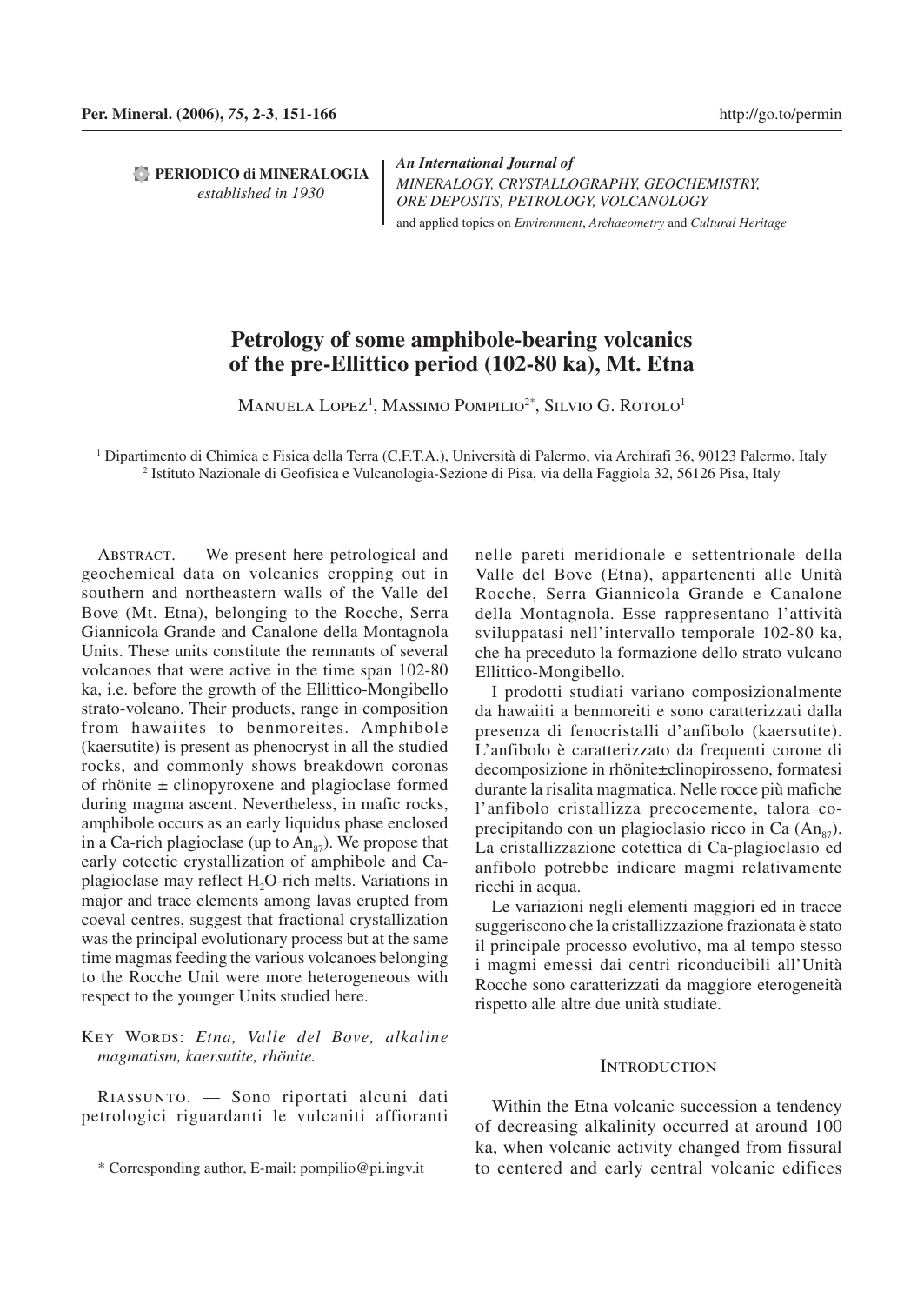started to grow (Branca *et al.*, 2004; De Beni *et al.*, 2005). This shift from alkaline silica-undersatured (ne-normative) to sub-alkaline (silica saturated) magmatism, although poorly documented by limited sampling, was ascribed to a changing source from the typical within plate to a slabinfluenced one (Beccaluva *et al.*, 1982). This hypothesis was also partly supported by relevant change of eruptive style that progressively became more explosive (Branca *et al.*, 2004).

We present here new petrological data of Etna successions in the age interval 102-80 ka,

with the main goal to place tighter petrological. mineralogical and lithostratigraphic constraints on the magmatic evolution of this key period of Etna volcanic history. We focused on three volcanic units which crop out in the NE and SW walls of the Valle del Bove (VdB) volcano-tectonic depression (Fig. 1), from bottom to top: Rocche (RC), Serra Giannicola Grande (SGG) and Canalone della Montagnola Units (CM). These units are younger than the "Timpe" stage, (which ended at 142 ka, Gillot *et al.*, 1994), and older than the Ellittico stratovolcano, (age 80–15 ka; Branca *et al.* 2004).



Fig. 1 – Location of Mt. Etna (inset) and Valle del Bove studied Units: (1) Rocche, (2) Serra Giannicola Grande, (3) Canalone della Montagnola. In the inset are shown three major regional faults intersecting in the Etna area (AA: Tindari-Letojanni; BB: Comiso-Messina; CC: Kumeta-Alcantara).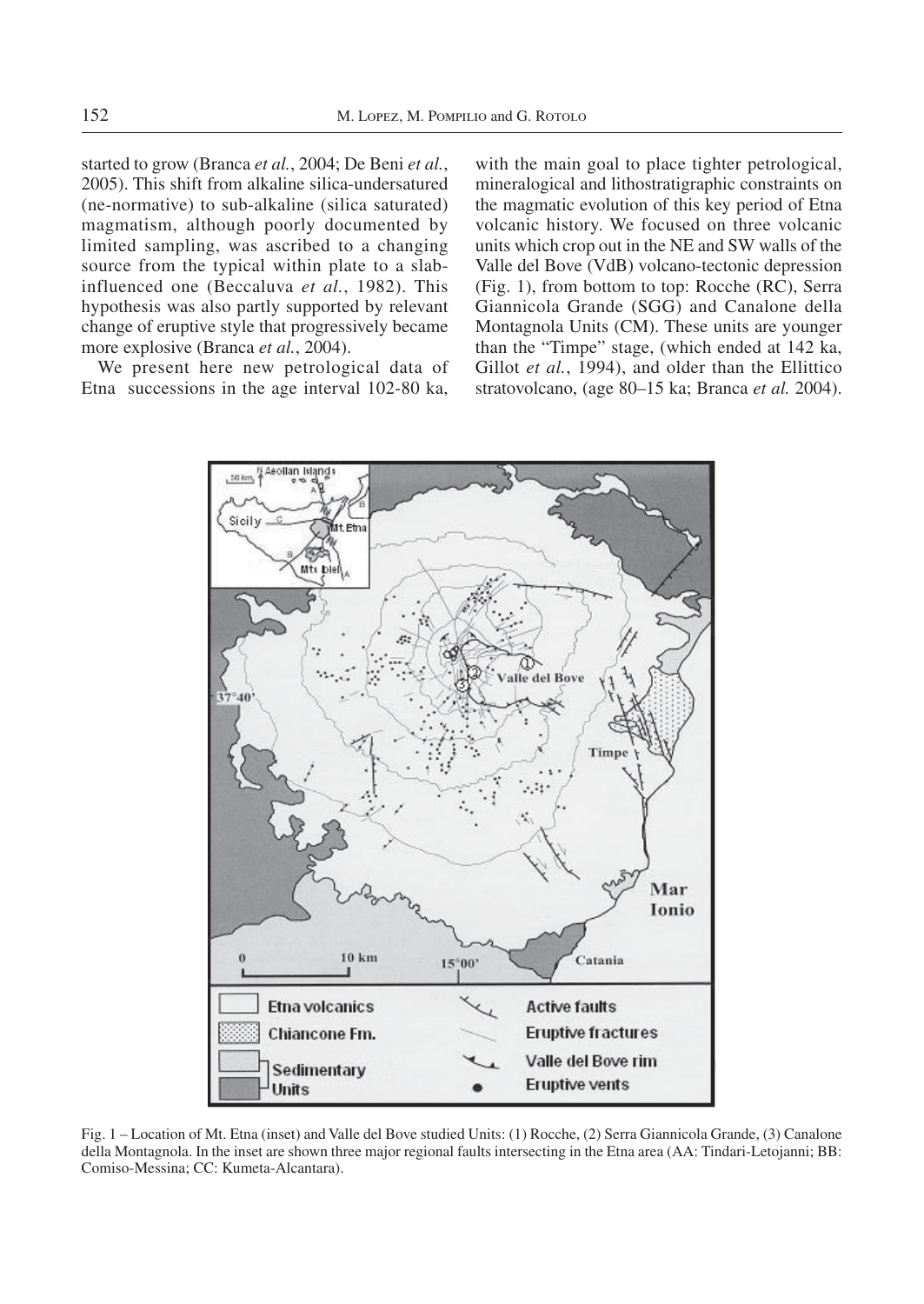The Rocche Unit (RC) (ca. 100 ka) encompasses part of the "Ancient Alkaline Centers" of Romano (1982), while the Canalone della Montagnola Unit corresponds to the "Trifoglietto II" Unit of Romano (1982) (see Branca *et al.*, 2004, for a complete stratigraphic comparison among various Authors).

## Geological and petrological background

Etna magmatism is characterized by an (i) early tholeiitic stage (500-700 ka), during which submarine to subaerial magmas were erupted close to Acicastello and Adrano-Paternò areas, (ii) a transitional stage ("Timpe", age≈130 ka), and a (iii) late Na-alkaline magmatism, when the focus of magmatism shifted westwards (age < 120 ka) from its initial position. The Valle del Bove depression, on the eastern flank of Mt. Etna, offers excellent exposures of the volcanic edifices and related successions that were built in the period immediately following the "Timpe" stage and before the stratovolcano stage (Ellittico-Mongibello). Strangely, among the numerous petrological papers focused on the Etna magmatism, only minor attention has been devoted to the volcanic sequences cropping out along the Valle del Bove walls (Cristofolini and Lo Giudice, 1969; Klerkx, 1968; Kieffer, 1969; Lo Giudice *et al.*, 1974; McGuire, 1982; D'Orazio *et al.*,1997). Most of these papers were focused on recognising compositional variations within the succession in order to track the evolution of magma chambers. In addition, some Authors recognised some "compositional signature" useful to discriminate products of different volcanoes. McGuire (1982) studying the volcanics cropping out in the southern wall of the Valle del Bove ("Trifoglietto II" edifice), observed an anomalous trend low in TiO<sub>2</sub>  $(0.7-$ 1.5%), which was considered due to fractionation of kaersutite, extensively occurring in these volcanics. Similarly, Cristofolini (1971) made a distinction between older Units ("Rocche" centers), higher in Ti, and younger volcanics ("Cuvigghiuni" center) which instead are Ti-poorer.

Several Authors recognized in etnean products of the last decades a progressive tendency to the enrichment in K and large-ion lithophile elements (LILE). LILE and volatile-enriched primitive

magmas have also been erupted explosively (subplinian eruption) 3930±60 BP (Coltelli *et al.*, 2005). Geochemical characters of these magmas have been ascribed to a progressive increasing influence of fluid-rich melts (Tonarini *et al.*, 2001; Schiano *et al.*, 2001) in a plume-related intraplate source. These processes have been related to progressive south-eastward retreat of the young Aeolian subduction front and associated to the southward rollback of the Ionian slab (Doglioni *et al.*, 2001). In fact, Mt. Etna lies near the boundary between the Aeolian subduction zone magmatism with the alkaline/subalkaline magmatism of the Etna-Iblei system.

However, both present-day activity and older picritic eruption as well, represent only a short period in the Mt. Etna history and produced only a small fraction of the magma erupted by the volcano in the last 700 ka. Conversely, we expect that large scale geodynamic processes as the rollback of the Ionian lithosphere, related slab windows, and migration of K-rich slab derived fluid in the Etna source would have produced large anomalies in magma compositions, as a result of large significant changes in production rates, in geometry of source and feeding system and in eruptive style as well.

#### Analytical methods

Mineral analyses have been obtained using a (i) LEO™440 scanning electron microscope coupled to an Oxford-Link EDS (hosted at Dept. CFTA, University of Palermo; operating conditions: 20 kV accelerating voltage, 600 pA beam current), and by a (ii) JEOL-JXA 8600 electron microprobe (hosted at CNR-IGG of Florence; operating conditions: 15 kV accelerating voltage and 20 nA beam current). In both cases quantitative analyses (adopting the ZAF correction procedures) were calibrated using natural mineral and glass standards.

Major and trace element whole-rock analyses were performed on 14 samples by X-ray fluorescence following the analytical procedures of Franzini *et al.* (1975), AAS (Na and Mg), titration (FeO) and LOI at Istituto Nazionale di Geofisica e Vulcanologia (Catania).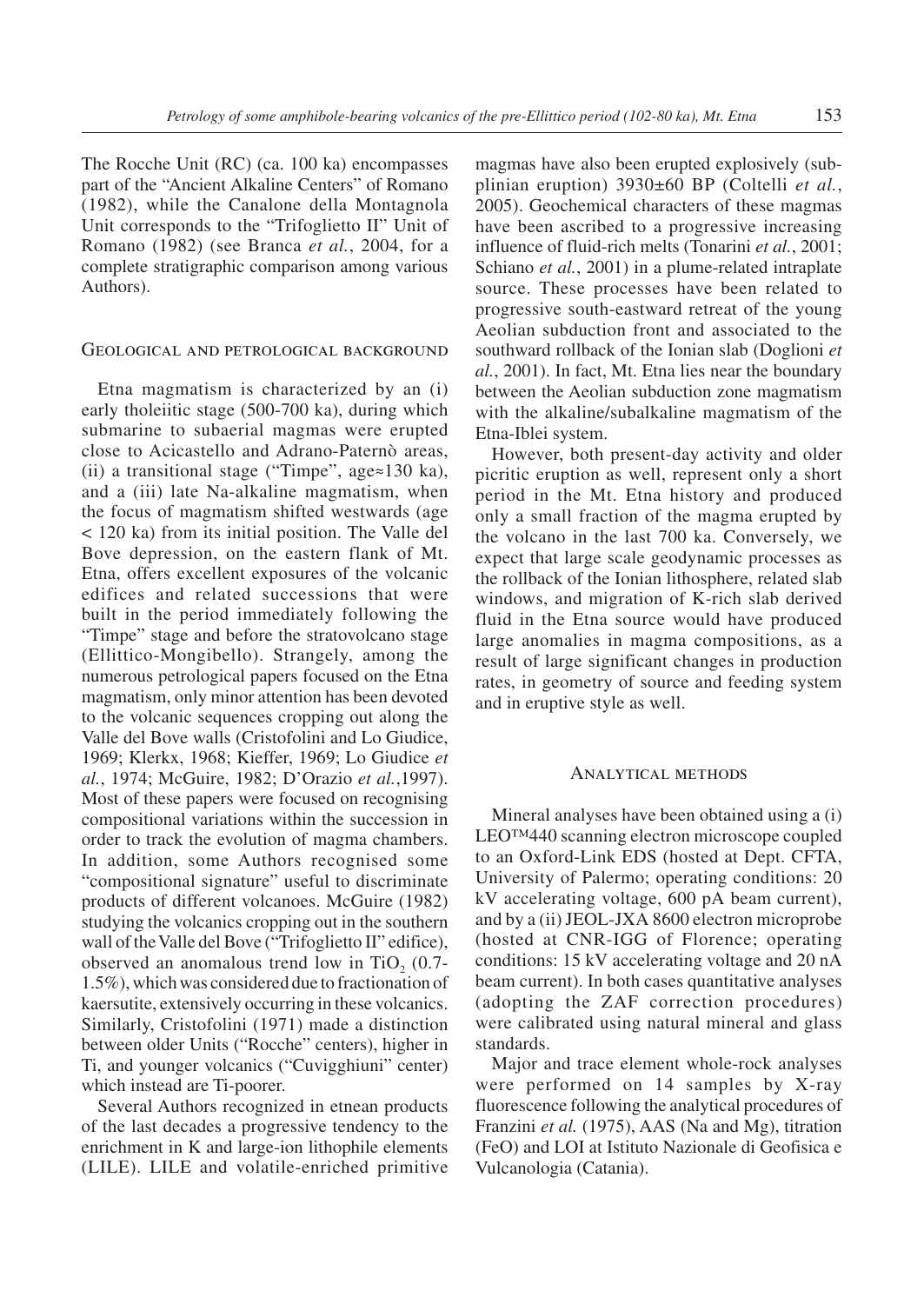### PETROGRAPHY AND MINERAL CHEMISTRY

The Rocche (RC), Serra Giannicola Grande (SGG) and Canalone della Montagnola (CM) Units consist essentially of porphyritic lava flows, except a sample (VBN 6) from the Rocche Unit, which is a pyroclastic flow. Phenocrysts (crystals > 500 μm in length) are set in a mainly intersertal groundmass, subordinately hyalopilitic and pilotaxitic (Table 1). Phenocrysts consist of euhedral plagioclase and, in order of decreasing abundance, subhedral clinopyroxene, anhedral olivine, amphibole and Fe-Ti oxides. Among Fe-Ti oxides, magnetite is the most abundant, ilmenite is scarce since has been found only in SGG samples. Magnetite is the principal groundmass mineral but frequently occurs also as larger (up to 0.8 mm) subhedral phenocrysts.

As a general rule, plagioclase becomes more abundant in more evolved rocks (benmoreites, see below), principally at the expense of olivine.

Among accessory phases, rhönite is often found in amphibole coronas; apatite is frequently enclosed in plagioclase and amphibole. Iddingsite alteration affects frequently olivine phenocrysts. Microlites (<50 μm in length) are commonly represented by the same phases found as phenocrysts.

## *Plagioclase*

In the whole set of studied rocks, plagioclase abundance is in the range 40-78 vol % (proportion on the total phenocryst content), increasing in mugearites and benmoreiites respect to hawaiites. Plagioclase composition varies from bytownitic to labradoritic (Table 2). Normal zoning is dominant in the RC and SGG Units while the CM Unit shows dominant reverse and patchy zoning. The An content of phenocryst rims in the RC Unit is the highest among the studied Units:  $An_{83-66}$  with Ca-rich cores up to  $An_{97}$ , while microlites are in the range  $An_{58-51}$ . In the SGG Unit vary from  $An_{64-46}$ 

Table 1 – *Petrographic features of studied lava samples. (1) CM = Canalone della Montagnola, SGG = Serra Giannicola Grande, RC = Rocche. (2) P.I. % = porphyritic index (vol. %). (3) pl = plagioclase, cpx*   $=$  *clinopyroxene, ol*  $=$  *olivine, mt*  $=$  *Ti-magnetite, amph*  $=$  *amphibole, tr*  $=$  *trace amounts (<1%). (4) GDM*  $=$  groundmass (crypt  $=$  cryptocrystalline; hyal  $=$  hyalopilitic, hyp  $=$  hypocrystalline, int  $=$  intersertal, pil  $=$ *pilotaxitic). Modal data from SGI (2006).*

| <b>SAMPLE</b>  | <b>SYNTHEM</b> | <b>UNIT</b><br>(1) | UTM coordin.               | <b>ALTITUDE</b><br>(m a.s.1.) | $P.I.\%$<br>(2) | PHENOCRYST ABUND. %<br>(3)                               | <b>GDM</b><br>(4) |
|----------------|----------------|--------------------|----------------------------|-------------------------------|-----------------|----------------------------------------------------------|-------------------|
| <b>VBS 98</b>  | Girolamo       | CM                 | $(E)$ 501180 (N) 4175400   | 2380                          | 19              | pl $(10)$ , cpx $(5)$ , ol $(2)$ , mt $(1)$ , amph $(1)$ | cryp              |
| <b>VBS 67</b>  | Girolamo       | CМ                 | $(E)$ 501440 (N) 4175000   | 2310                          |                 | 32 pl $(25)$ , cpx $(5)$ , ol $(1)$ , mt $(1)$           | int               |
| <b>VBS 65</b>  | Girolamo       | CM.                | (E) 501090 (N) 4174440     | 2430                          |                 | $<$ 35 pl $>$ cpx $>$ ol $>$ mt                          | int               |
| <b>VBS 61</b>  | Girolamo       | CM                 | (E) 501980 (N) 4174610     | 2450                          |                 | $< 5$ cpx $>$ pl $>$ amph $>$ ol                         | pil               |
| <b>VBS 49</b>  | Girolamo       | CM                 | (E) 501210 (N) 4174870     | 2310                          | 28              | pl $(15)$ , cpx $(10)$ , ol $(2)$ , mt $(1)$             | int               |
| <b>VBS 20</b>  | Girolamo       | CM                 | (E) 501360 (N) 4174380     | 2370                          | 18              | pl $(10)$ , cpx $(5)$ , ol $(1)$ , mt $(2)$              | pil               |
| <b>VBS 18</b>  | Girolamo       | CM.                | (E) 501220 (N) 4174950     | 2240                          | 19              | pl $(10)$ , cpx $(2)$ , ol $(5)$ , mt $(2)$              | int               |
| <b>VBS 15</b>  | Girolamo       | CМ                 | (E) 501090 (N) 4175050     | 2400                          | 28              | pl $(20)$ , cpx $(5)$ , ol $(2)$ , mt $(1)$              | int               |
| <b>VBS</b> 133 | Zappini        |                    | SGG (E) 501800 (N) 4176190 | 2350                          |                 | 27 pl $(15)$ , cpx $(5)$ , ol $(5)$ , mt $(2)$           | int               |
| <b>VBS 132</b> | Zappini        |                    | SGG (E) 501800 (N) 4176200 | 2350                          |                 | $< 5$ pl (1), cpx (tr) ol (tr), mt (tr)                  | pil               |
| <b>VBS 28</b>  | Zappini        | SGG                | (E) 502390 (N) 4175920     | 1960                          |                 | $<$ 35 pl > cpx > ol > amph > mt                         | int               |
| <b>VBS 24</b>  | Zappini        | SGG                | (E) 502210 (N) 4175760     | 2090                          |                 | $<$ 35 pl $>$ cpx $>$ ol $>$ mt                          | int               |
| <b>VBS 199</b> | Zappini        |                    | SGG (E) 502080 (N) 4176058 | 2050                          |                 | $>$ 35 pl $>$ cpx $>$ ol $>$ amph $>$ mt                 | int               |
| <b>VBN 88</b>  | Acireale       | RC                 | (E) 507820 (N) 4176880     | 1150                          | 28              | pl $(20)$ , cpx $(5)$ , ol $(2)$ , mt $(1)$              | int               |
| VBN 6          | Acireale       | RC                 | (E) 506000 (N) 4177590     | 1400                          | < 5             | pl $(2)$ , ol $(tr)$ , mt $(1)$ , amph $(1)$             | hyal              |
| VBN 7          | Acireale       | <b>RC</b>          | (E) 506100 (N) 4177418     | 1420                          | 40              | pl $(25)$ , cpx $(10)$ , ol $(2)$ , mt $(2)$             | int               |
| <b>VBN 10</b>  | Acireale       | <b>RC</b>          | (E) 504900 (N) 4177828     | 1410                          | 37              | pl $(20)$ , cpx $(15)$ , mt $(2)$                        | hyal              |
| VBN 5          | Acireale       | RC                 | (E) 506100 (N) 4177570     | 1350                          | 15              | pl $(10)$ , cpx $(2)$ , ol $(1)$ , mt $(2)$              | hyp               |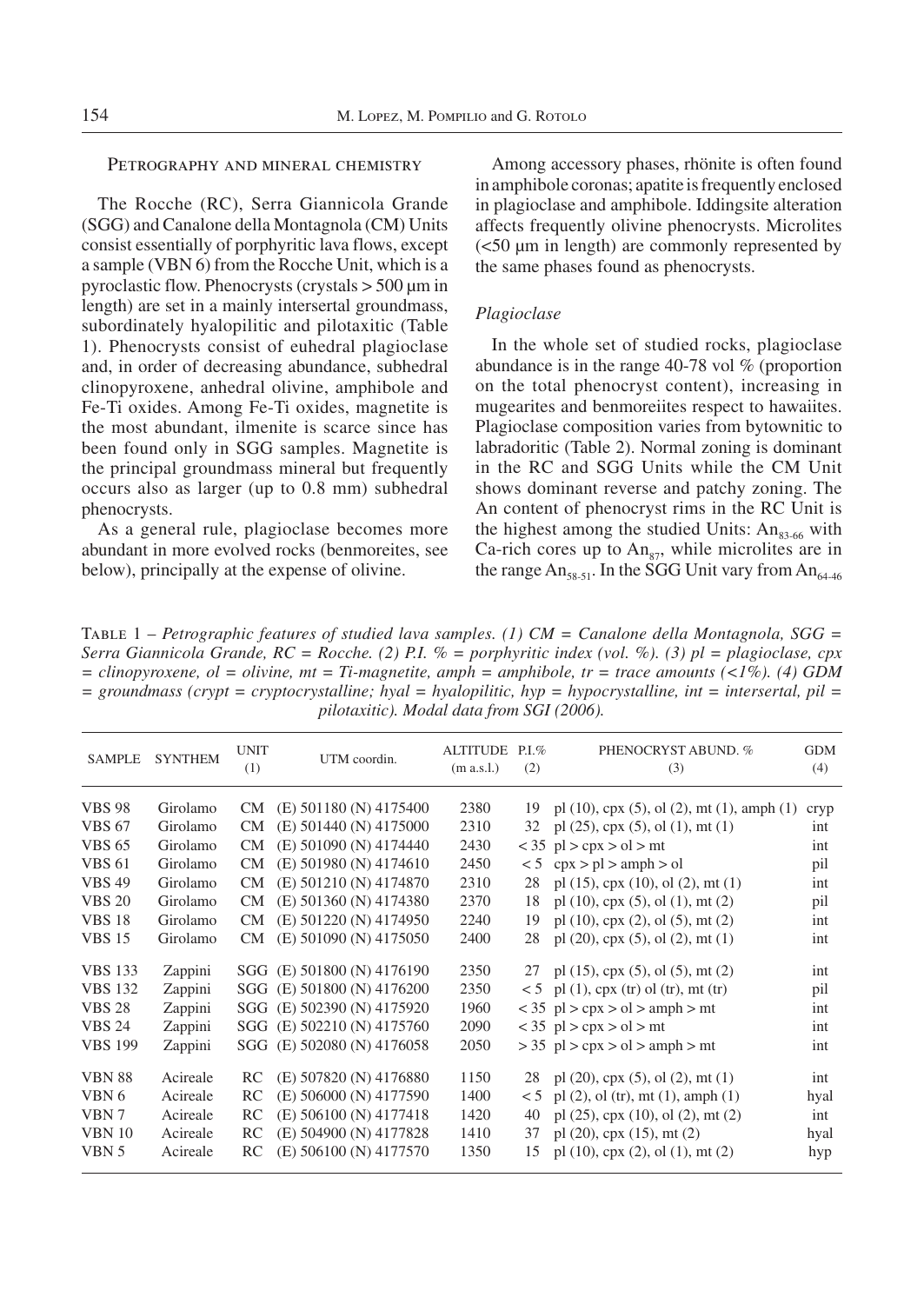|                         |                | RC Unit       |                |                | <b>SGG Unit</b> |                |               | CM Unit        |               |
|-------------------------|----------------|---------------|----------------|----------------|-----------------|----------------|---------------|----------------|---------------|
| Sample                  | <b>VBN 88</b>  | <b>VBN 88</b> | <b>VBN 88</b>  | <b>VBS</b> 134 | <b>VBS</b> 134  | <b>VBS 134</b> | <b>VBS 65</b> | <b>VBS 65</b>  | <b>VBS 65</b> |
|                         | core Ph        | rim Ph        | m              | core Ph        | rim Ph          | m              | core Ph       | rim Ph         | m             |
| $(n=)$                  | 5              | 5             | 5              | 5              | 5               | 5              | 5             | 5              | 5             |
| SiO <sub>2</sub>        | 47.70          | 50.40         | 52.18          | 50.37          | 51.36           | 54.33          | 56.56         | 52.18          | 55.80         |
| $\text{Al}_2\text{O}_3$ | 32.90          | 31.11         | 29.78          | 30.89          | 30.01           | 27.77          | 27.07         | 29.76          | 27.24         |
| FeO tot                 | 0.64           | 0.70          | 0.76           | 0.73           | 0.88            | 0.91           | 0.46          | 0.75           | 0.77          |
| CaO                     | 15.91          | 13.80         | 12.13          | 13.42          | 12.95           | 10.23          | 8.58          | 12.08          | 9.11          |
| Na, O                   | 2.72           | 3.81          | 4.66           | 3.98           | 4.25            | 5.50           | 6.09          | 4.69           | 5.93          |
| K, O                    | 0.05           | 0.13          | 0.34           | 0.30           | 0.39            | 0.86           | 1.17          | 0.36           | 1.01          |
| Total                   | 99.93          | 99.96         | 99.86          | 99.69          | 99.83           | 99.61          | 99.93         | 99.83          | 99.85         |
| An                      | 76             | 66            | 58             | 64             | 61              | 48             | 41            | 57             | 43            |
| Ab                      | 24             | 33            | 40             | 34             | 36              | 47             | 52            | 41             | 51            |
| <b>Or</b>               | $\overline{0}$ | 1             | $\overline{2}$ | $\overline{2}$ | $\overline{2}$  | 5              | 7             | $\overline{2}$ | 6             |

Table 2 – *Selected analyses of plagioclases (analyses by EPMA-WDS) from the Rocche (RC), Serra Giannicola Grande (SGG) and Canalone della Montagnola (CM) Units of the Valle del Bove volcanic rocks. Core Ph = core phenocrysts, rim Ph = rim phenocrysts; m= microlites (n = number of analyses).*

for phenocrysts to  $An$ <sub>48-40</sub> for microlites. In the CM Unit the range is  $An_{66-41}$  for phenocrysts to  $An_{54-4}$  $_{43}$  for microlites. It is worth of note that An-rich portions of patchy-zoned phenocrysts of the latter Unit, encloses frequently anhedral amphiboles (Fig. 2).

## *Pyroxene*

Clinopyroxenes is the second by abundance phenocryst phase  $(11–36 \text{ vol } \%)$  and range in composition from diopside to augite (following IMA classification reported in Morimoto, 1989; Table 3). Clinopyroxene is rather homogeneous throughout all the units: RC phenocrysts  $\rm{Wo}_{48}En_{39}Fs_{13}$  and microlites  $\rm{Wo}_{45}En_{35}Fs_{19}$ ; SGG ( $\text{Wo}_{46}\text{En}_{40}\text{Fs}_{14}$ ) and ( $\text{Wo}_{46}\text{En}_{38}\text{Fs}_{15}$ ); CM  $(Wo_{46}En_{40}Fs_{12})$  and  $(Wo_{47}En_{38}Fs_{14})$ , phenocrysts and microlites respectively.

They have generally variable  $AI<sub>2</sub>O<sub>3</sub>$  contents  $(2.2-9.3 \text{ wt. } \%)$  and the average content of TiO<sub>2</sub> is 1.5 wt. %. Clinopyroxene phenocrysts, do not exhibit evident zoning and show an homogeneous composition, without significant variations among various Units.

#### *Olivine*

Olivine phenocrysts abundance is in the range 3-26 vol %. The range of phenocryst-microlite compositions for all analysed samples does not vary greatly in forsterite (Fo) content, which ranges from 72 to 69 mole % for phenocrysts and 72 to 62 mole % for microlites (Table 4). Rare, extensively crystallized melt inclusions, are hosted in olivine phenocrysts.

#### *Fe-Ti oxides*

Magnetite abundance is in the range 3-10 vol  $\%$ ; its composition is variably enriched in TiO<sub>2</sub> (i.e. ulvöspinel, usp, component):  $\text{USp}_{50-64}$  is the variation range for the RC Unit,  $\text{USp}_{50-63}$  of the SGG Unit, while the CM Unit exhibits a smaller range,  $\text{Usp}_{60-64}$ .

Ilmenite is rare and occurs as discrete crystal in the groundmass of the SGG Unit. Its composition is variably enriched in hematite component (ilm=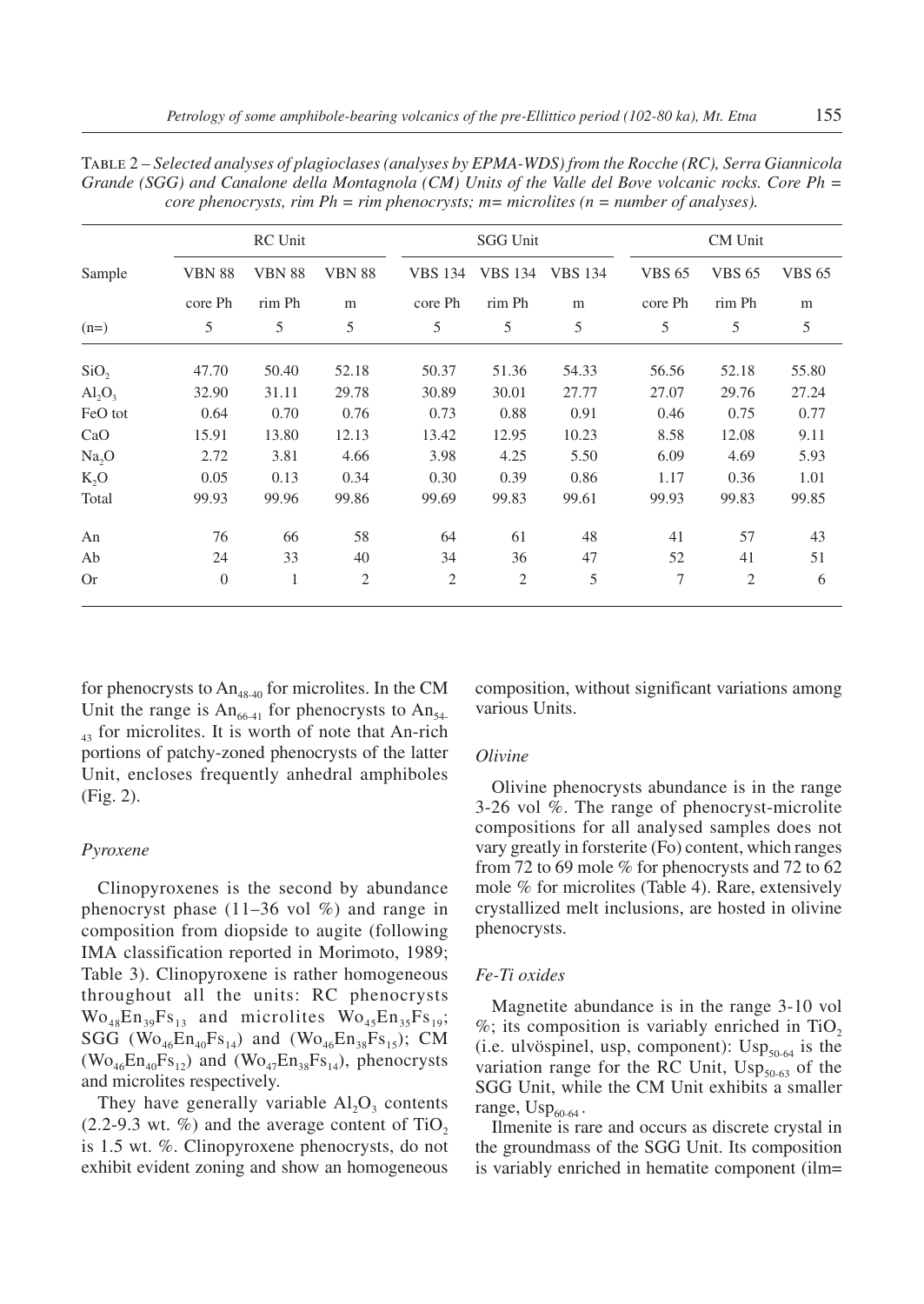

Fig. 2 – Back-scattered electron image of patchy zoning in plagioclase phenocrysts. Numbers represent the anorthite (%) content of plagioclase, along a 50-point traverse. Note the tiny amphibole inclusions (whitish spots) in plagioclase (sample VBS 18, Canalone della Montagnola Unit).

|                  |               | <b>RC</b> Unit |               |                | <b>SGG Unit</b> |                |               | CM Unit       |               |
|------------------|---------------|----------------|---------------|----------------|-----------------|----------------|---------------|---------------|---------------|
| Sample           | <b>VBN 88</b> | <b>VBN 88</b>  | <b>VBN 88</b> | <b>VBS 134</b> | <b>VBS 134</b>  | <b>VBS 134</b> | <b>VBS 65</b> | <b>VBS 65</b> | <b>VBS 65</b> |
|                  | core Ph       | rim Ph         | m             | core Ph        | rim Ph          | m              | core Ph       | rim Ph        | m             |
| $(n=)$           | 3             | 3              | 5             | 5              | 5               | 5              | 5             | 5             | 5             |
| $SiO$ , (wt%)    | 49.00         | 48.85          | 49.67         | 48.23          | 47.75           | 47.37          | 49.24         | 48.77         | 47.54         |
| TiO <sub>2</sub> | 1.36          | 1.58           | 1.48          | 1.57           | 1.82            | 2.35           | 1.18          | 1.48          | 1.94          |
| $AI_2O_3$        | 4.72          | 4.45           | 3.23          | 5.53           | 5.73            | 4.88           | 4.60          | 4.77          | 3.95          |
| FeO tot          | 7.98          | 8.37           | 9.20          | 7.93           | 8.61            | 9.99           | 7.88          | 8.18          | 8.34          |
| MnO              | 0.19          | 0.18           | 0.34          | 0.15           | 0.14            | 0.16           | 0.25          | 0.15          | 0.26          |
| MgO              | 13.51         | 13.38          | 13.44         | 13.34          | 12.89           | 12.16          | 13.93         | 13.56         | 12.63         |
| CaO              | 22.40         | 22.65          | 21.83         | 22.62          | 22.37           | 22.03          | 22.11         | 22.19         | 22.68         |
| Na, O            | 0.70          | 0.52           | 0.76          | 0.68           | 0.76            | 0.83           | 0.76          | 0.78          | 1.13          |
| Total            | 99.85         | 99.97          | 99.93         | 100.06         | 100.09          | 99.80          | 99.97         | 99.93         | 98.60         |
| Wo               | 47            | 47             | 46            | 48             | 48              | 47             | 46            | 47            | 48            |
| En               | 40            | 39             | 39            | 39             | 38              | 36             | 41            | 40            | 38            |
| Fs               | 13            | 14             | 15            | 13             | 14              | 17             | 13            | 13            | 14            |

Table 3 – *Selected analyses of clinopyroxenes (Analyses by EPMA-WDS). Symbols as in Table 2.*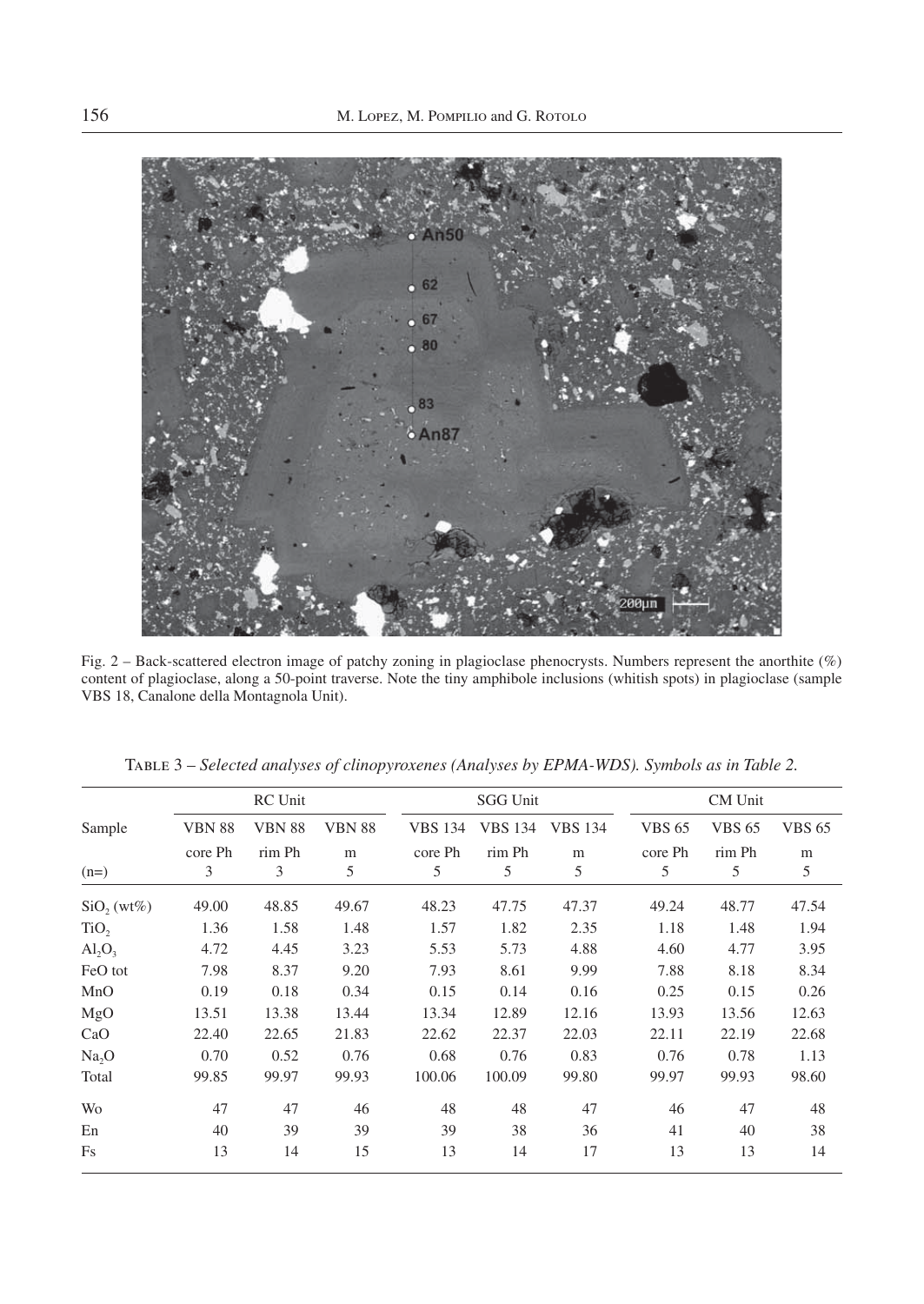|                  |               | <b>RC</b> Unit |               |                | <b>SGG Unit</b> |                |               | CM Unit       |               |
|------------------|---------------|----------------|---------------|----------------|-----------------|----------------|---------------|---------------|---------------|
| Sample           | <b>VBN 88</b> | <b>VBN 88</b>  | <b>VBN 88</b> | <b>VBS 134</b> | <b>VBS 134</b>  | <b>VBS 134</b> | <b>VBS 65</b> | <b>VBS 65</b> | <b>VBS 65</b> |
|                  | core Ph       | rim Ph         | m             | core Ph        | rim Ph          | m              | core Ph       | rim Ph        | m             |
| $(n=)$           | 3             | 2              | 5             | 5              | 5               | 5              | 5             | 5             | 5             |
| SiO <sub>2</sub> | 36.92         | 37.41          | 35.85         | 37.33          | 37.60           | 37.23          | 37.76         | 37.19         | 37.08         |
| FeO tot          | 25.92         | 24.63          | 32.23         | 24.33          | 24.38           | 25.15          | 22.50         | 25.60         | 24.79         |
| MnO              | 0.59          | 0.60           | 1.02          | 0.50           | 0.53            | 0.54           | 0.43          | 0.78          | 0.85          |
| MgO              | 35.66         | 36.58          | 29.38         | 37.16          | 36.51           | 35.54          | 38.29         | 35.50         | 35.81         |
| CaO              | 0.30          | 0.23           | 0.61          | 0.32           | 0.34            | 0.55           | 0.22          | 0.27          | 0.45          |
| $Cr_2O_3$        | 0.12          | 0.00           | 0.00          | 0.03           | 0.00            | 0.00           | 0.03          | 0.04          | 0.03          |
| NiO              | 0.07          | 0.00           | 0.18          | 0.02           | 0.07            | 0.08           | 0.11          | 0.13          | 0.11          |
| Tot.             | 99.57         | 99.45          | 99.27         | 99.70          | 99.43           | 99.09          | 99.34         | 99.52         | 99.13         |
| Fo $%$           | 71            | 73             | 62            | 73             | 73              | 72             | 75            | 71            | 72            |

Table 4 – *Selected analyses of olivines (analyses by SEM-EDS). Symbols as in Table 2.*

61-85); more rarely ilmenite occurs as exsolved lamellae within magnetite, most likely developed during the post-emplacement cooling.

#### *Amphibole*

Brown amphibole is common in all the analyzed samples (abundance  $\leq 7$  vol %), it occurs as:

– phenocrysts, ranging from pargasite to Mghastingsite (Leake *et al.*, 1997; Table 5) with a rather high halogen content: Cl=0.10-0.13 wt. %, F=0.39-2.07 wt. %. Phenocrysts are characterized by a variably thick breakdown corona composed of clinopyroxene, Fe-Ti oxides, plagioclase and rhönite. The TiO<sub>2</sub> content ranges from 2.4 to 5.1 wt.  $%$  in the SGG Unit, a different trend of Ti vs.  $Al<sub>tot</sub>$ (not shown) is depicted with respect to amphiboles of 2001 and 2003 eruptions (Clocchiatti *et al.*, 2004, Corsaro *et al.*, 2006, Viccaro *et al.*, 2006).

– Amphibole anhedral relics, enclosed in Ca-rich (up to  $An_{87}$ ) plagioclase cores. The TiO<sub>2</sub> content is in the same range of amphiboles of the previous type, but whilst  $TiO<sub>2</sub>$  is rather constant in the RC Unit  $(2.1\n-2.6 \text{ wt.}\%)$ , in the CM Unit is instead more variable  $(3.5 - 5.8\%)$ .

## *Rhönite*

In the etnean lavas, the occurrence of *rhönite*  (an aenigmatite group mineral, Johnston, 1985;

Bonaccorsi *et al.*, 1990) is uncommon, having been reported by D'Orazio (1994), Clocchiatti *et al.* (2004) and Corsaro *et al.* (2006). Recently, it has been also found in amphibole breakdown products in alkaline lavas from Ustica Island (Alletti *et al.*, 2005). In the studied lavas rhönite (Table 5) forms at the expense of amphibole and forms variably thick coronas (Fig. 3). If compared with amphibole-related rhönites from mafic alkaline magmas at Ustica (Alletti *et al.*, 2005), Etna rhönites are higher in their TiO<sub>2</sub> and MgO contents.

#### Whole-rock geochemistry

Lavas belonging to the RC and SGG units show a rather wide compositional variation (hawaiite to benmoreite), whilst lavas from CM unit are all mugearites (Fig. 4; Table 6). All analysed samples are rather low in MgO content  $(**6** wt. %)$  and the  $Mg_{v}$  ratio (=[MgO/MgO+FeO<sub>tot</sub>]×100 molar) is generally lower than 57. TiO<sub>2</sub>, MgO, FeO<sub>tot</sub>, CaO and  $P_2O_5$  decrease with increasing silica, while K<sub>2</sub>O and Na<sub>2</sub>O increase.

Hawaiitic rocks of RC and SGG Units are relatively high in TiO<sub>2</sub> (up to 2.1%), while the CM Unit volcanics are distinctly lower in TiO<sub>2</sub> (1.1 - $1.5$  wt.%). The TiO<sub>2</sub> content decreases with magma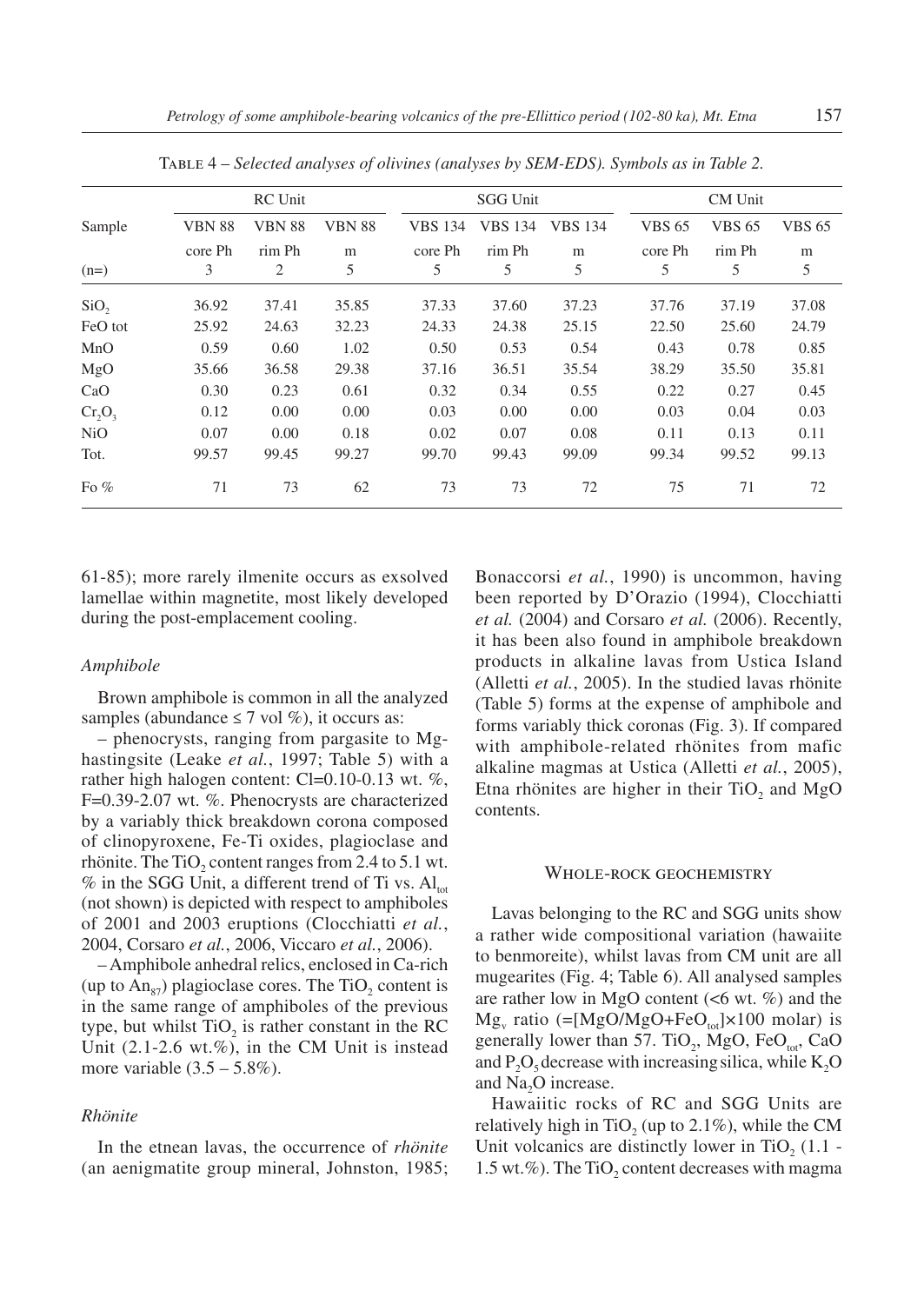|                         | <b>RC</b> Unit   |                |                |               | <b>SGG Unit</b> |               |               |                   | CM Unit | CM Unit |
|-------------------------|------------------|----------------|----------------|---------------|-----------------|---------------|---------------|-------------------|---------|---------|
| Sample                  | VBN <sub>5</sub> | <b>VBS199</b>  | <b>VBS199</b>  | <b>VBS199</b> | <b>VBS199</b>   | <b>VBS199</b> | <b>VBS199</b> | VBS <sub>18</sub> | VBS18   | VBS35   |
| $(n=)$                  | $\overline{c}$   | $\overline{2}$ | $\overline{4}$ | 5             | 6               | 7             | 8             | 1                 | 3       | rhonite |
|                         | m                | ph             | ph             | ph            | ph              | ph            | ph            | m                 | m       | $(n=3)$ |
| $SiO$ , (wt%)           | 45.32            | 39.62          | 41.92          | 41.18         | 41.25           | 41.56         | 39.32         | 45.66             | 39.02   | 24.93   |
| TiO <sub>2</sub>        | 2.59             | 3.36           | 5.09           | 5.04          | 4.26            | 5.06          | 4.76          | 3.52              | 5.84    | 6.97    |
| $\text{Al}_2\text{O}_3$ | 14.84            | 15.49          | 11.67          | 11.68         | 11.89           | 11.68         | 11.43         | 6.00              | 5.75    | 16.87   |
| FeO tot                 | 9.37             | 10.88          | 11.11          | 11.31         | 10.87           | 11.21         | 18.63         | 12.06             | 23.03   | 21.69   |
| MnO                     | 0.26             | 0.13           | 0.11           | 0.22          | 0.21            | 0.24          | 0.24          | 0.29              | 0.57    | 0.20    |
| MgO                     | 5.18             | 13.81          | 13.70          | 13.31         | 14.49           | 13.56         | 13.58         | 9.44              | 8.87    | 14.99   |
| CaO                     | 15.55            | 12.24          | 11.62          | 11.62         | 11.80           | 11.57         | 10.82         | 20.95             | 11.95   | 10.93   |
| Na, O                   | 3.57             | 2.11           | 2.86           | 3.16          | 2.84            | 3.04          | 3.07          | 1.08              | 2.19    | 1,63    |
| K, O                    | 0.67             | 1.11           | 1.03           | 0.90          | 0.91            | 0.94          | 0.81          | 0.03              | 0.74    | 0.02    |
| Total                   | 97.35            | 98.76          | 99.11          | 98.46         | 98.52           | 98.88         | 102.66        | 99.06             | 97.96   | 98.32   |

Table 5 – *Selected analyses of amphiboles and rhonite (analyses by EPMA-WDS). Symbols as in Table 2.*



Fig. 3 – Back-scattered electron image of amphibole phenocrysts and their breakdown products consisting of rhönite (light grey) and plagioclase (dark grey).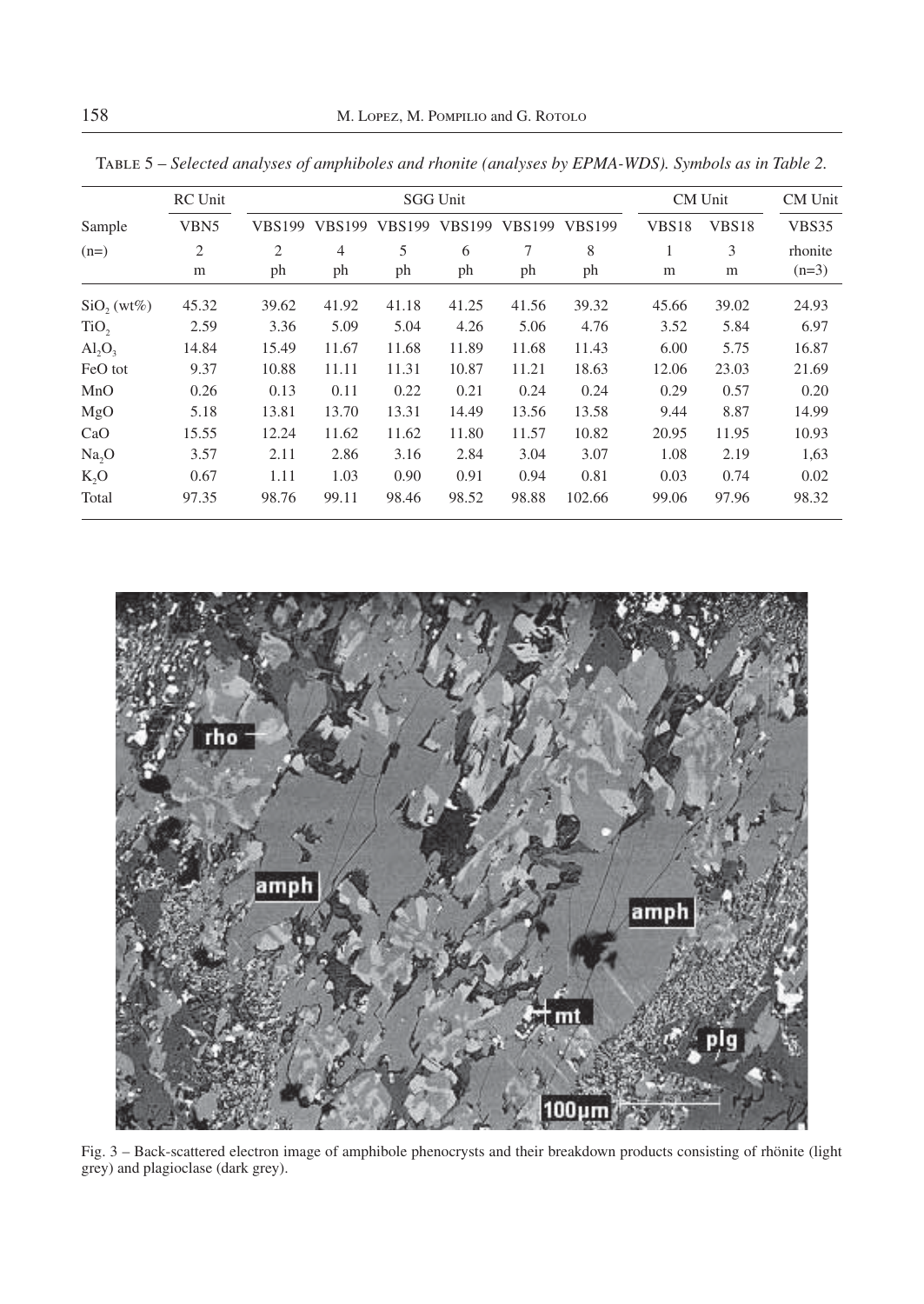

Fig. 4 – Total alkali vs. silica (TAS, Le Maitre *et al.*, 1989) diagram for Valle del Bove volcanic rocks. Filled circles: Rocche Unit (RC); Triangles: S. Giannicola Grande Unit (SGG); open squares; Canalone della Montagnola Unit (CM). H=hawaiite; M=Mugearite; B=Benmoreiite. Fields labeled: Tholeiitic, Timpe, Valle del Bove and Stratovolcano, are taken from Corsaro and Pompilio (2004).

evolution reaching the lowest value (0.8-0.9 wt.%) in benmoreites of the RC and SGG Units.

*Rocche Unit* (RC) volcanics (hawaiites to benmoreites) are characterized by a wide variation in silica saturation, from nepheline (*ne*-norm=2- 4%) to quartz normative (*q-*norm=7%). Major elements are also very variable:  $SiO<sub>2</sub> = 48.6-58.0$ wt.%; TiO<sub>2</sub> = 0.9-2.0 wt.%; MgO= 1.9-4.0 wt.%, with an  $Mg_{v}$  in the range from 35 to 48.4. Rather high Sr values (1277-1363 ppm) are coupled to variable amounts in other trace elements Rb (27- 40 ppm), Zr (138-158 ppm) and Ba (717 ppm).

*Serra Giannicola Grande Unit (SGG)* rocks are hawaiitic to benmoreitic in composition  $(SiO<sub>2</sub>=48.6-56.7%)$ , mainly *ne*-normative (*ne*norm=5-3%), with  $Mg_v$  varying from 30.5 to 49.5. Trace elements are rather contrasting: values of Cr (9-39 ppm), Zr as well (197-320 ppm) but Ni is very low (3-24 ppm) and both Nb (67-101 ppm) and La (93-119 ppm) are very variable.

*Canalone della Montagnola Unit (CM)* is composed of *hy*-normative mugearites with  $Mg_y$ in the range 40.8-56.2. Major elements show

limited variability:  $SiO<sub>2</sub>$  (52.0-53.9 wt.%), TiO<sub>2</sub>  $(1.1-1.5 \text{ wt.}\%)$ ,  $\text{Al}_2\text{O}_3$   $(16.9-20.1 \text{ wt.}\%)$ . Trace elements are characterized by limited variability and intermediate values: Cr (13-120 ppm), Ni (10-51ppm), Rb (34-49 ppm), Nb (48-82 ppm), Sr (849-1401 ppm) and Ba (570-930 ppm).

#### **DISCUSSION**

#### *Geothermobarometric constraints*

T and *f*O<sub>2</sub> calculations were performed using coexisting magnetite-ilmenite discrete grains (i.e. not exsolved lamellae) in mugearite from SGG, using the calibration of Spencer and Lindsley (1981). Even if fulfilling the criteria for chemical equilibrium stated by Bacon and Hirschmann (1988), results are likely to reflect late stage of crystallisation or some sub-solidus re-equilibration: T= 900-973 °C,  $log fO_2 = -11$  ( $\Delta QFM=+1.5$ ).

An attempt to constrain pre-eruptive temperatures and pressures using the single-pyroxene calibration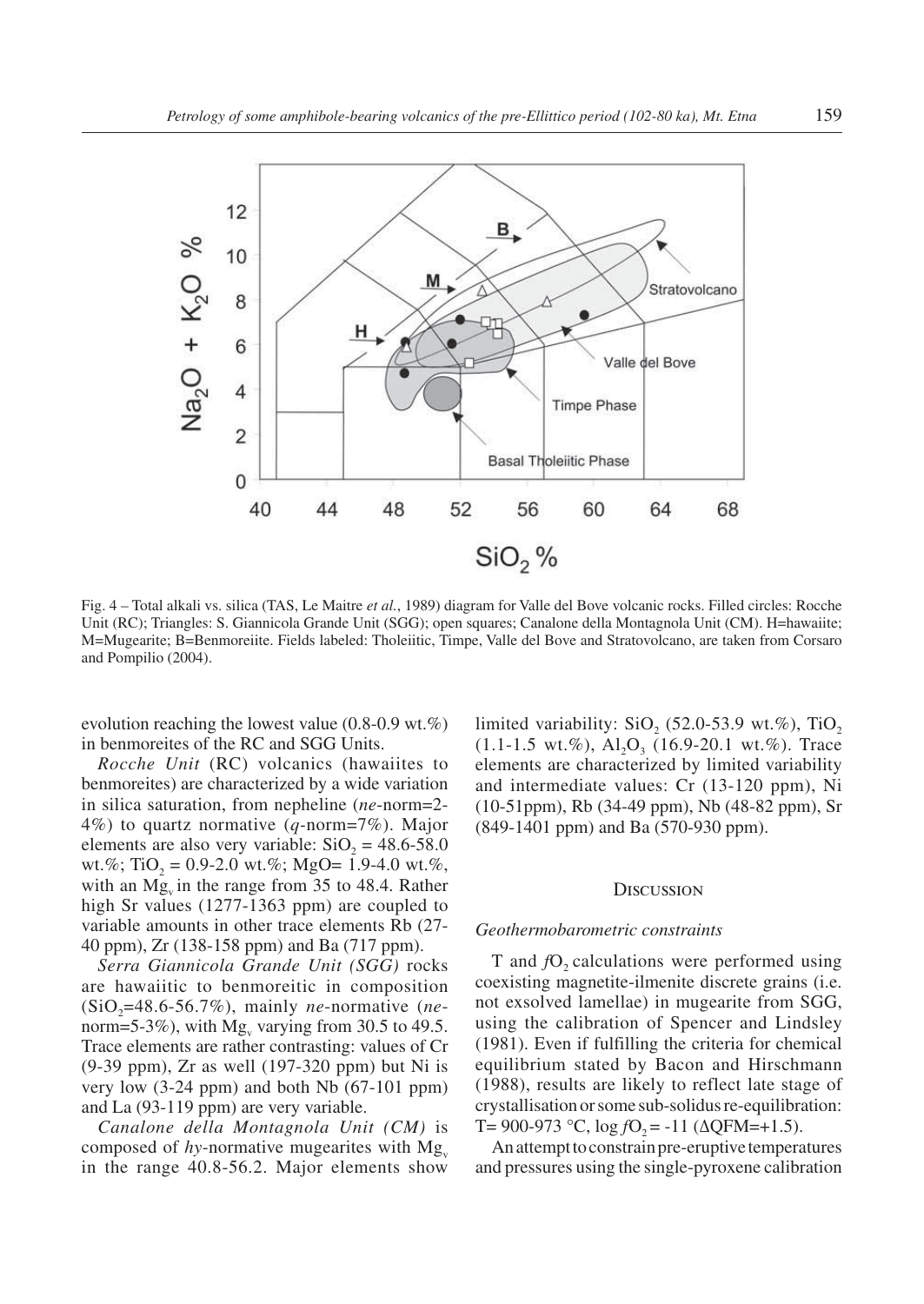| i under<br>$\frac{1}{2}$ |                                                  |                                                                    |
|--------------------------|--------------------------------------------------|--------------------------------------------------------------------|
|                          |                                                  |                                                                    |
|                          | $\overline{ }$<br>i n                            |                                                                    |
|                          |                                                  |                                                                    |
|                          |                                                  |                                                                    |
| $\frac{1}{2}$            | $\sim$ $\sim$ $\sim$ $\sim$ $\sim$<br>$\sim$ rol |                                                                    |
| . albabare.              | - - - - - - - -<br>$\tilde{H}$                   |                                                                    |
|                          | へん<br>1                                          |                                                                    |
|                          |                                                  |                                                                    |
|                          |                                                  |                                                                    |
| ₿                        | $\therefore$ ition, $M_{S_v} = m \omega_{tw}$ .  | ig Middlemost (1989). B.d.l = below detection limit: n.d = not det |
|                          |                                                  |                                                                    |
|                          | 、ここ                                              |                                                                    |
| i                        | $Q = L \omega_{\lambda}$                         |                                                                    |
|                          | $\sum_{i=1}^{n}$                                 |                                                                    |
|                          |                                                  |                                                                    |
|                          |                                                  |                                                                    |
|                          |                                                  |                                                                    |
| апа                      | $2 - 7 - 7$<br>$\mathbf{r}$                      | ting the Fe O /FeO ratio followin                                  |
|                          |                                                  | ţ                                                                  |
|                          |                                                  |                                                                    |
| Ĩ                        |                                                  |                                                                    |
| f<br>E                   |                                                  |                                                                    |

| Synthem                                                                                 |                               |                  | Acireale                                     |             |                          |                | Zappini                                                  |                                                                                                                                                                                                                                  |                                                             |                                                   | Girolamo      |                                         |                               |
|-----------------------------------------------------------------------------------------|-------------------------------|------------------|----------------------------------------------|-------------|--------------------------|----------------|----------------------------------------------------------|----------------------------------------------------------------------------------------------------------------------------------------------------------------------------------------------------------------------------------|-------------------------------------------------------------|---------------------------------------------------|---------------|-----------------------------------------|-------------------------------|
| <b>ENL</b>                                                                              |                               | RC               |                                              | $_{\rm RC}$ |                          |                |                                                          |                                                                                                                                                                                                                                  | $\begin{array}{c}\n\text{CM} \\ \text{VBS 15}\n\end{array}$ |                                                   | <b>N</b>      | ŠЮ                                      | $\mathbb{S}$                  |
| <b>SAMPLE</b>                                                                           | VBN 5                         | VBN              | RC<br>VBN 7                                  | VBN 1       | RC<br>VBN 88             | SGG<br>VBS 132 | SGG<br>VBS 133                                           | SGG<br>VBS 199                                                                                                                                                                                                                   |                                                             | $\frac{CM}{MS18}$                                 | $VBS$ 20      | VBS $49$                                | VBS67                         |
| tock-type                                                                               | $_{\rm Haw}$                  | Benm             | Haw                                          | Mug         | Mug                      | $_{\rm{Mug}}$  | $\mbox{Haw}$                                             | Mug                                                                                                                                                                                                                              | Mug                                                         | Mug                                               | Mug           | Mug                                     | $_{\rm{Mug}}$                 |
|                                                                                         |                               |                  |                                              |             |                          |                |                                                          |                                                                                                                                                                                                                                  |                                                             |                                                   |               |                                         |                               |
|                                                                                         |                               |                  |                                              |             |                          |                |                                                          |                                                                                                                                                                                                                                  |                                                             |                                                   |               |                                         |                               |
| ន្លដ្ឋមាន<br>ខ្លួន ខ្លួន ខេត្តទី ខ្លួន ខ្លួន ខ្លួន<br>ន្លដ្ឋមាន ខ្លួន ខ្លួន ខ្លួន ខ្លួន |                               |                  |                                              |             | 5152452654688955455889   |                |                                                          |                                                                                                                                                                                                                                  |                                                             |                                                   |               |                                         |                               |
|                                                                                         |                               |                  |                                              |             |                          |                |                                                          |                                                                                                                                                                                                                                  |                                                             |                                                   |               |                                         |                               |
|                                                                                         |                               |                  |                                              |             |                          |                |                                                          |                                                                                                                                                                                                                                  |                                                             |                                                   |               |                                         |                               |
|                                                                                         |                               |                  |                                              |             |                          |                |                                                          |                                                                                                                                                                                                                                  |                                                             |                                                   |               |                                         |                               |
|                                                                                         |                               |                  |                                              |             |                          |                |                                                          |                                                                                                                                                                                                                                  |                                                             |                                                   |               |                                         |                               |
|                                                                                         |                               |                  |                                              |             |                          |                |                                                          |                                                                                                                                                                                                                                  |                                                             |                                                   |               |                                         |                               |
|                                                                                         |                               |                  |                                              |             |                          |                |                                                          |                                                                                                                                                                                                                                  |                                                             |                                                   |               |                                         |                               |
|                                                                                         |                               |                  |                                              |             |                          |                |                                                          |                                                                                                                                                                                                                                  |                                                             |                                                   |               |                                         |                               |
|                                                                                         |                               |                  |                                              |             |                          |                |                                                          |                                                                                                                                                                                                                                  |                                                             |                                                   |               |                                         |                               |
|                                                                                         |                               |                  |                                              |             |                          |                |                                                          |                                                                                                                                                                                                                                  |                                                             |                                                   |               |                                         |                               |
|                                                                                         |                               |                  |                                              |             |                          |                | \$<br>\$\$\$\$\$F\$\$\$\$\$\$\$<br>\$\$\$\$\$F\$\$\$\$\$ | commission de la commission de la commission de la commission de la commission de la commission de la commissi<br>Commission de la commission de la commission de la commission de la commission de la commission de la commissi | 5018111988604100<br>5118111988604100                        | 211254128420000                                   |               | 511988916884598900<br>51288891698459890 | 5136511440008<br>513651140008 |
| $\mathop{\rm M}\nolimits_{\mathop{\rm ev}\nolimits}^{\mathop{\rm gr}\nolimits}$         | 41.9                          | 37.8             | 46.3                                         | 35.0        | 48.4                     | 37.7           | 46.5                                                     | 43.7                                                                                                                                                                                                                             | 47.3                                                        | 49.2                                              | 40.8          | 56.2                                    | 43.2                          |
| (CIPW)                                                                                  |                               | $-740$           |                                              |             |                          |                |                                                          |                                                                                                                                                                                                                                  |                                                             |                                                   |               |                                         |                               |
|                                                                                         |                               |                  |                                              |             |                          |                |                                                          |                                                                                                                                                                                                                                  |                                                             |                                                   |               |                                         |                               |
| S                                                                                       |                               |                  |                                              | 288         | ಿ ಇನಿ                    |                |                                                          | 548                                                                                                                                                                                                                              | 542                                                         | 288                                               | 748           | ಿ ೫ ೫                                   | 5427                          |
|                                                                                         | 18840                         |                  | $\infty$ 824 $\approx$                       |             |                          | 74707          | 182200                                                   |                                                                                                                                                                                                                                  |                                                             |                                                   |               |                                         |                               |
|                                                                                         |                               |                  |                                              |             |                          |                |                                                          |                                                                                                                                                                                                                                  |                                                             |                                                   |               |                                         |                               |
| $E \ddot{a}$                                                                            |                               |                  |                                              |             |                          |                |                                                          |                                                                                                                                                                                                                                  |                                                             |                                                   |               | $\frac{8}{18}$                          |                               |
|                                                                                         |                               |                  |                                              |             |                          |                |                                                          |                                                                                                                                                                                                                                  |                                                             |                                                   |               |                                         |                               |
| Nb (ppm) $\frac{Z_T}{Y}$                                                                |                               |                  | n B S S d d d d d d d<br>E S S d d d d d d d |             |                          |                |                                                          |                                                                                                                                                                                                                                  | r gaga ta gasa ng sa                                        |                                                   |               |                                         | 538545855558                  |
|                                                                                         | $\frac{47}{13}$ $\frac{8}{1}$ |                  |                                              |             |                          |                |                                                          |                                                                                                                                                                                                                                  |                                                             |                                                   |               |                                         |                               |
|                                                                                         |                               |                  |                                              |             |                          |                |                                                          |                                                                                                                                                                                                                                  |                                                             |                                                   |               |                                         |                               |
|                                                                                         | 277                           |                  |                                              |             |                          |                |                                                          |                                                                                                                                                                                                                                  |                                                             |                                                   |               |                                         |                               |
|                                                                                         | $_{\rm n,d}$                  |                  |                                              |             |                          |                |                                                          |                                                                                                                                                                                                                                  |                                                             |                                                   |               |                                         |                               |
|                                                                                         |                               |                  |                                              |             |                          |                |                                                          |                                                                                                                                                                                                                                  |                                                             |                                                   |               |                                         |                               |
| <b>SECESTE</b>                                                                          |                               |                  |                                              |             |                          |                |                                                          |                                                                                                                                                                                                                                  |                                                             |                                                   |               |                                         |                               |
|                                                                                         |                               |                  |                                              |             |                          |                |                                                          |                                                                                                                                                                                                                                  |                                                             |                                                   |               |                                         |                               |
|                                                                                         | 멸렬 혈렬 혈                       | 8834888287411511 |                                              |             | $68886$ $5558$ $\pm 238$ |                | ទគ្គនាន្ទីដូនដូនមូល                                      | 80398822887228                                                                                                                                                                                                                   |                                                             | $80 - 200$<br>$8 - 100$<br>$8 - 100$<br>$8 - 100$ | 8838845822288 |                                         |                               |
|                                                                                         |                               |                  |                                              |             |                          |                |                                                          |                                                                                                                                                                                                                                  |                                                             |                                                   |               |                                         |                               |

## 160 M. Lopez, M. POMPILIO and G. ROTOLO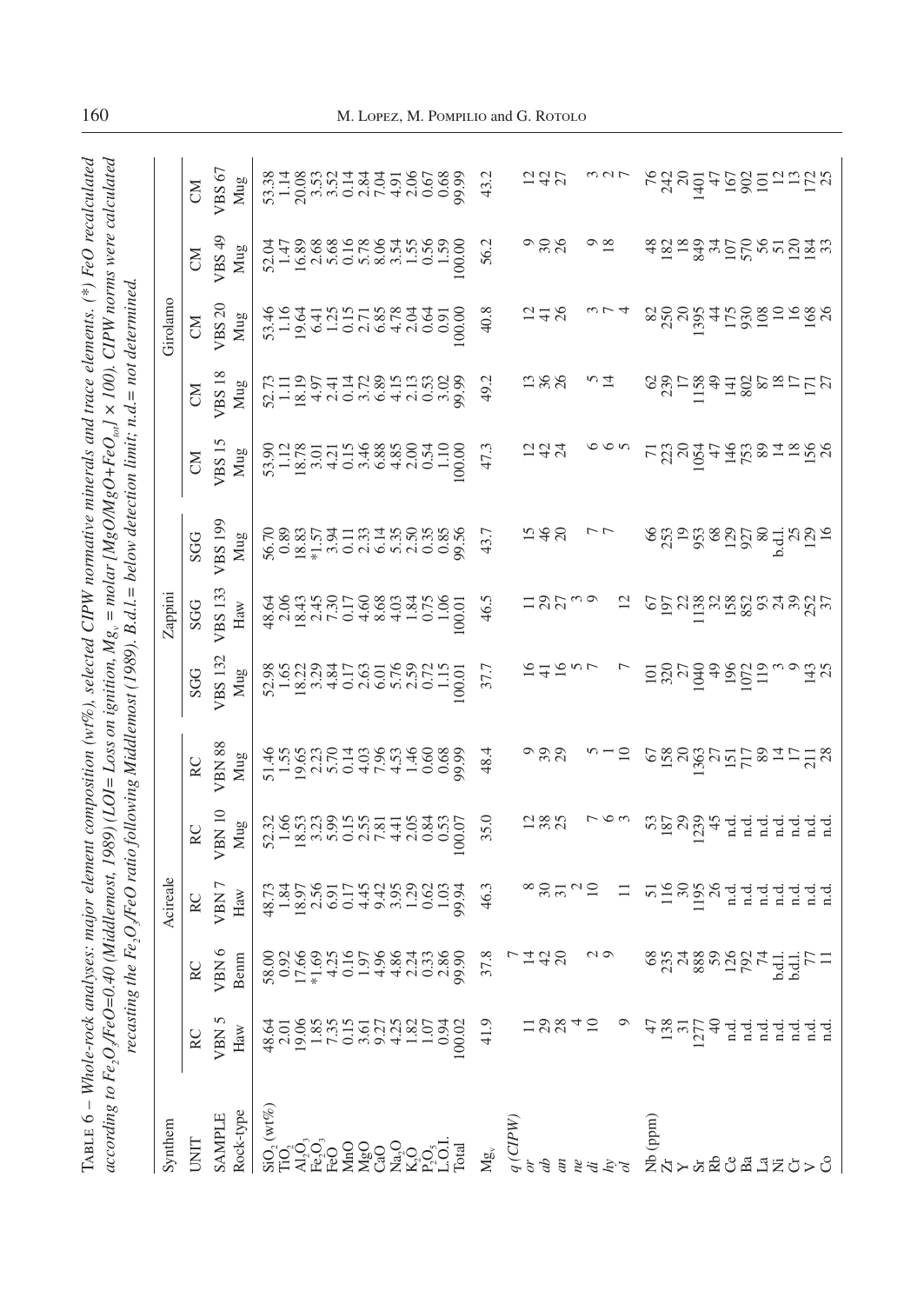of Nimis (1996) gave exceedingly high temperatures  $(1268 - 1356 \degree C)$  at pressures in the range  $0.4 - 0.7$ GPa, the higher values were obtained for the rocks of the older RC Unit.

Plagioclase–liquid equilibria are demonstrated to be very sensitive to H<sub>2</sub>O-melt content, which is reflected in the Ca-Na exchange coefficient (Sisson and Grove, 1993). In fact the  $K_D^{plg-liq}$ -Na) increases in the range 1-5, i.e. plagioclase becomes Ca-richer, with increasing H<sub>2</sub>O-melt  $[K_D^{plg-liq}_{D}(Ca-Na)=(Ca/Na_{plg})/$  $(Ca/Na)_{melt}$ . Among the studied rocks the highest values of  $K_D^{ple-liq}$  (assuming whole rock analyses as representative of the melt) characterize the RC Unit although with a significant spread  $(K<sub>p</sub>= 1.6 - 4.8; mean = 2.9)$ , the lower values are for the SGG Unit  $(K_p= 0.7-1.6)$  while CM Unit is in an intermediate range  $(K_p= 1.1-1.8)$  (Fig. 5).

As regards to the amphibole occurrence, it is worth to remind here that amphibole is common in Etnean lavas, particularly in the Ellittico period. In the products younger than 15 ka amphibole is a

rather rare occurrence: e.g. the 122 B.C. and the 1886 A.D. eruptions (Branca and Del Carlo, 2004) and the recent 2001 and 2003 eruptions (Clocchiatti *et al.*, 2004; Corsaro *et al.*, 2006). Experimental works on basaltic compositions (Barclay and Carmichael, 2004; Pompilio and Rutherford, 2002) clearly show that amphibole is a lateliquidus phase and can form only at temperature lower than 1000 °C and pressure > 75 MPa. Thus the occurrence of this mineral can be considered as accidental or xenocrystic in basalts or in hawaiites since amphibole forms into the relatively cold part of a crystallising basaltic magma body (i.e. walls, roof) like in 2001-2003 A.D eruption (Pompilio *et al.*, 2002). On the contrary in mugearites or benmoreites, that derive from liquids produced by protracted crystallisation at low temperature of a parent basaltic magma, the amphibole can be an equilibrium phase. In this framework, the anhedral amphibole enclosed in anorthitic plagioclase, would record an early crystallisation stage from a poorly evolved liquid (basaltic-hawaiitic), while



Fig. 5 – Plagioclase-liquid equilibria: Ca/(Ca+Na) atomic ratio in plagioclase phenocrysts versus Ca/(Ca+Na) in the melt (assumed equal to whole-rock analyses).  $K_d = (Ca/Na)_{p|g} / (Ca/Na)_{melt}$ . Filled circles: Rocche Unit (RC); Triangles: S. Giannicola Grande Unit (SGG); open squares: Canalone della Montagnola Unit (CM). The high  $K_p$  shown by plagioclase -liquid pairs from the RC Unit may suggest higher H<sub>2</sub>O content in the melt.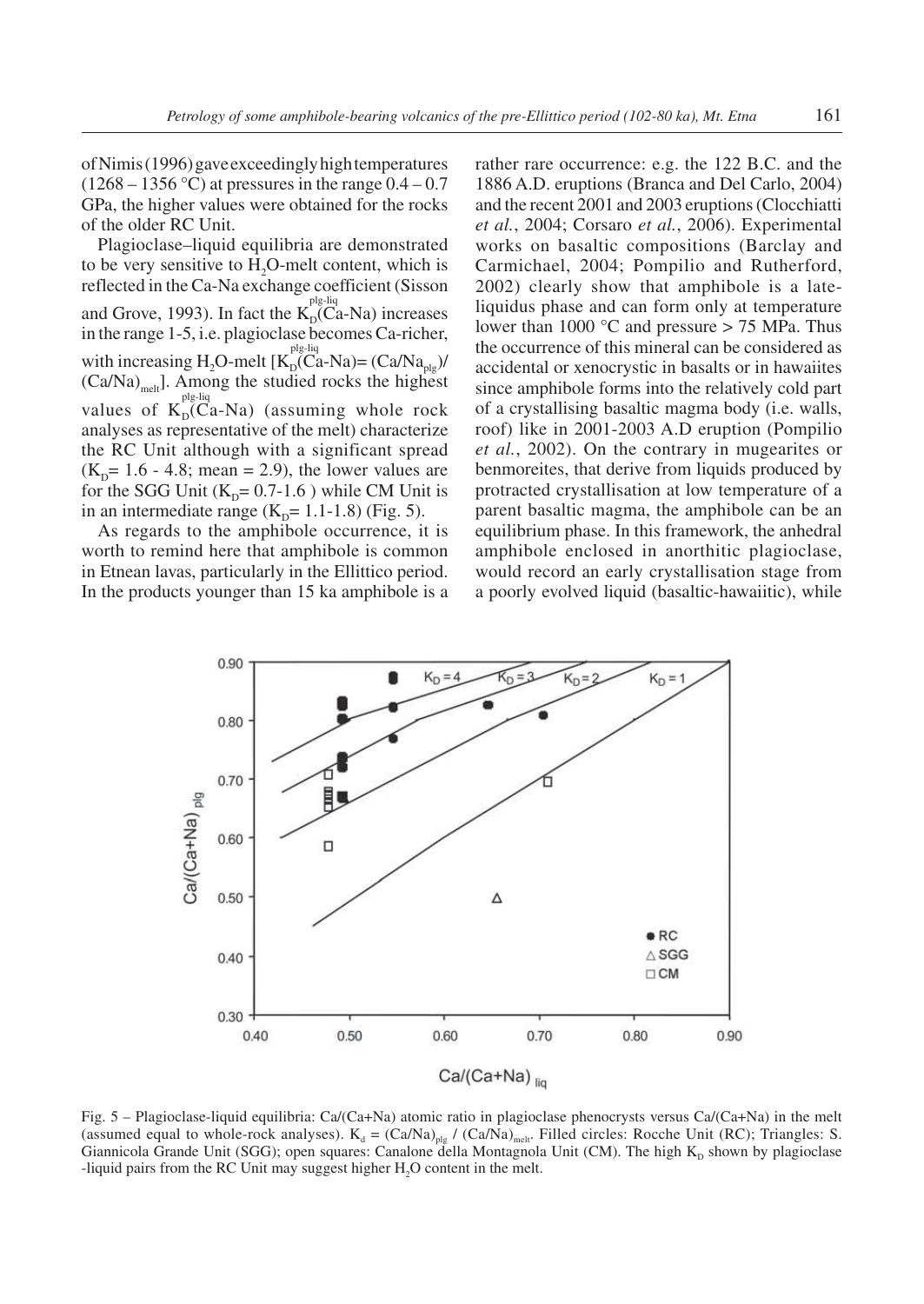idiomorphic amphiboles must have co-precipitated with an Na-rich feldspar from evolved mugearitic– benmoreitic liquids. Whatever was the stage of the evolution of magma chamber (fully developed, cold and evolved or initial, hot and pristine) the occurrence of the amphibole puts a strong constraint on the pressure/depth conditions of emplacement of these magma chambers. In order to crystallise amphibole, these magmas are needed to reside, cool and evolve at P= $P_{H2O}$  ≥75 MPa, corresponding to a depth of 1.8 km b.s.l. (according to the crustal density profile proposed by Corsaro and Pompilio, 2004b). The occurrence of rhönite in amphibole breakdown coronas, is related to the amphibole instability (Kunzmann, 1989) due to H<sub>2</sub>O loss during the magma ascent.

#### *Insights on magma evolution*

The low content of MgO and the low concentrations of Ni and Cr in all studied rocks imply a not strictly primitive magma. The whole compositional range from hawaiite to benmoreite (for RC and SGG rocks) can be obtained removing about 30 wt. % of solid phases (plg  $15\%$ , cpx  $7\%$ , ol 5%, mt 3%).

The plot  $FeO_{tot}/MgO$  vs. CaO/Al<sub>2</sub>O<sub>3</sub> (Fig. 6) shows that a major role in the liquid line of descent is played by clinopyroxene, olivine and subordinately by amphibole. In detail, two main trends are evident: the first, formed by CM, most of SGG rocks and younger samples of Rocche Unit, is consistent with a dominant process of



Fig.  $6$  – Whole-rock FeO<sub>tot</sub>/MgO vs. CaO/Al<sub>2</sub>O<sub>3</sub> ratios. Filled circles: Rocche Unit (RC); Triangles: S. Giannicola Grande Unit (SGG); open squares; Canalone della Montagnola Unit (CM). Am: amphibole; cpx:clinopyroxene; mt: magnetite; Ol: olivine; pl: plagioclase. The unpatterned area refers to the Stratovolcano phase; the grey area to the Timpe phase (data from Corsaro and Pompilio (2004). Vectors represent the melt modification after 10 wt % removal of the given mineral phase.

Mineral compositions were calculated from VBS 49 whole rock analysis assuming a  $K_d(Fe/Mg) = (Fe/Mg)_{xtal}/(Fe/Mg)_{melt} =$ 

0.30 for olivine (i.e. Fo<sub>81</sub>) and 0.26 for clinopyroxene (i.e.  $Wo_{4}En_{49}Fs_{10}$ ) and a  $K_d$ (Fe/Mg) = 2 (i.e. An<sub>72</sub>); amphibole and spinel compositions were those analyzed in the VBS 49 sample. The array depicted by natural samples suggests that the liquid line of descent is mainly controlled by clinopyroxene and olivine.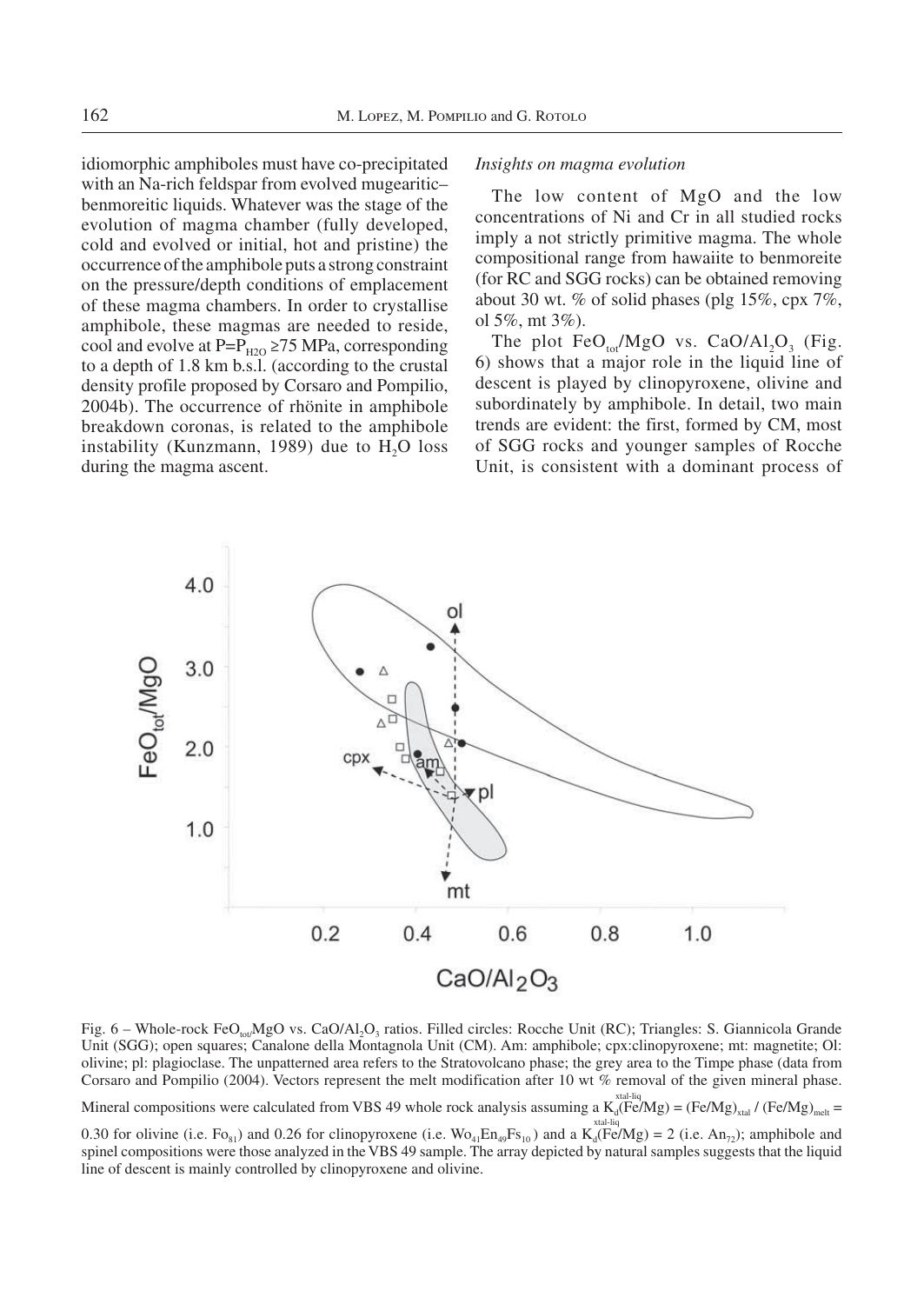fractional crystallisation of clinopyroxene , olivine and amphibole starting from an hawaiitic parent magma. The second trend involves mainly rocks of Rocche unit and is compatible with fractionation of olivine and subordinate plagioclase.

Under the assumption of a common parental magma, the above separate trends reflect different fractionating assemblage and imply diverse conditions of crystallisation and degassing in distinct magma reservoirs. Thus CM and SGG magmas should have resided in one or more reservoirs under comparable and almost constant  $P_{H2O}$  and temperature. Conversely RC products, showing a large scatter, must have evolved in a more complex and probably extended plumbing system in which olivine was an early crystallising phase. On the whole liquid lines of descent defined by the studied rocks are different from those observed in older Timpe products or in younger Ellittico-Mongibello products, denoting again important changes in conditions of ascent, residence and evolution of magmas during the volcano history.

## Conclusive remarks

The principal results of this research can be summarized as follows:

– none of the studied rocks (all of them Naalkaline in serial affinity) is strictly primitive (MgO < 6%). They display a wide compositional range from hawaiites to benmoreites. This is in contrast with the recent products of Etna  $(< 4 \text{ ka})$ , which are instead more homogeneous and less evolved in composition (mostly trachybasalts). This consideration may be taken as evidence of a feeding system characterized by magma accumulation zones where crystal fractionation processes were taking place extensively with removal of phenocryst phases (pl, cpx, ol, amph). The large abundance of plagioclase and the occurrence of amphibole suggest a protracted crystallisation of hydrous magma. Major element trends in the three Units show small but significant variations, suggesting a feeding system characterized by different reservoirs. Evidence (e.g. reverse zoning patterns in phenocrysts) of repetitive refilling by more primitive magma is lacking.

– The occurrence of Ca-rich plagioclase cores, co-precipitated with an early liquidus amphibole,

suggest that magmas from the Rocche period (age:  $102-100$  ka) were H<sub>2</sub>O-rich. This is supported also by the plagioclase-liquid Ca-Na distribution that suggest that magmas of this period might have equilibrated at deeper and more hydrated conditions with respect to the two younger units examined here. Finally, the ascent of H<sub>2</sub>O-exsolving magma destabilized amphibole producing at low-pressure the rhönite and clinopyroxene coronas.

#### **ACKNOWLEDGMENTS**

We dedicate this paper, part of the PhD thesis of the first Author, to the memory of Filippo Olmi, a rare person of immense generosity and competence. We wish to thank S. Rocchi and an anonymous reviewer for their thorough reviews and helpful comments.

Partially funded by ingu.

### REFERENCES

- ALLETTI M., POMPILIO M. and ROTOLO S.G. (2005) – Mafic *and ultramafic enclaves in Ustica Island lavas: Inferences on composition of lower crust and deep magmatic processes*. Lithos, **84**, 151-167.
- Bacon C.R. and Hirschmann M.M. (1988) *Mg/ Mn partitioning as a test for equilibrium between coexisting Fe-Ti oxides*. Am. Mineral. **73**: 57-71.
- Barclay J. and Carmichael I.S.E. (2004) *A hornblende basalt from western Mexico: water saturated phase relations constrain a pressuretemperature window of eruptibility.* J. Petrol. **45,** 485-506.
- Beccaluva L., Rossi P.L. and Serri G. (1982) – *Neogene to Recent volcanism of the southern Tyrrhenian area and Sicily Channel: implications for the evolution of the Calabrian arc*. Earth Evol. Sci., **3**, 222-238.
- Branca S. and Del Carlo P. (2004) *Eruptions of Mt. Etna during the past 3.200 years: A revised compilation integrating the historical and stratigraphic records.* In Mt. Etna: Volcano Laboratory. A.G.U. Geoph. Monogr. Series. Editors: Bonaccorso A., Calvari S., Coltelli M., Del Negro C., Falsaperla S., **143**, 1-27.
- BRANCA S., COLTELLI M. and GROPPELLI G. (2004) – *Geological Evolution of Etna Volcano*. In Mt. Etna: Volcano Laboratory. A.G.U. Geoph. Monogr. Series. Editors: Bonaccorso A., Calvari S., Coltelli M., Del Negro C., Falsaperla S., **143**, 49-63.
- Bonaccorsi E., Merlino S. and Pasero M. (1990) – *Rhönite structural and microstructural features,*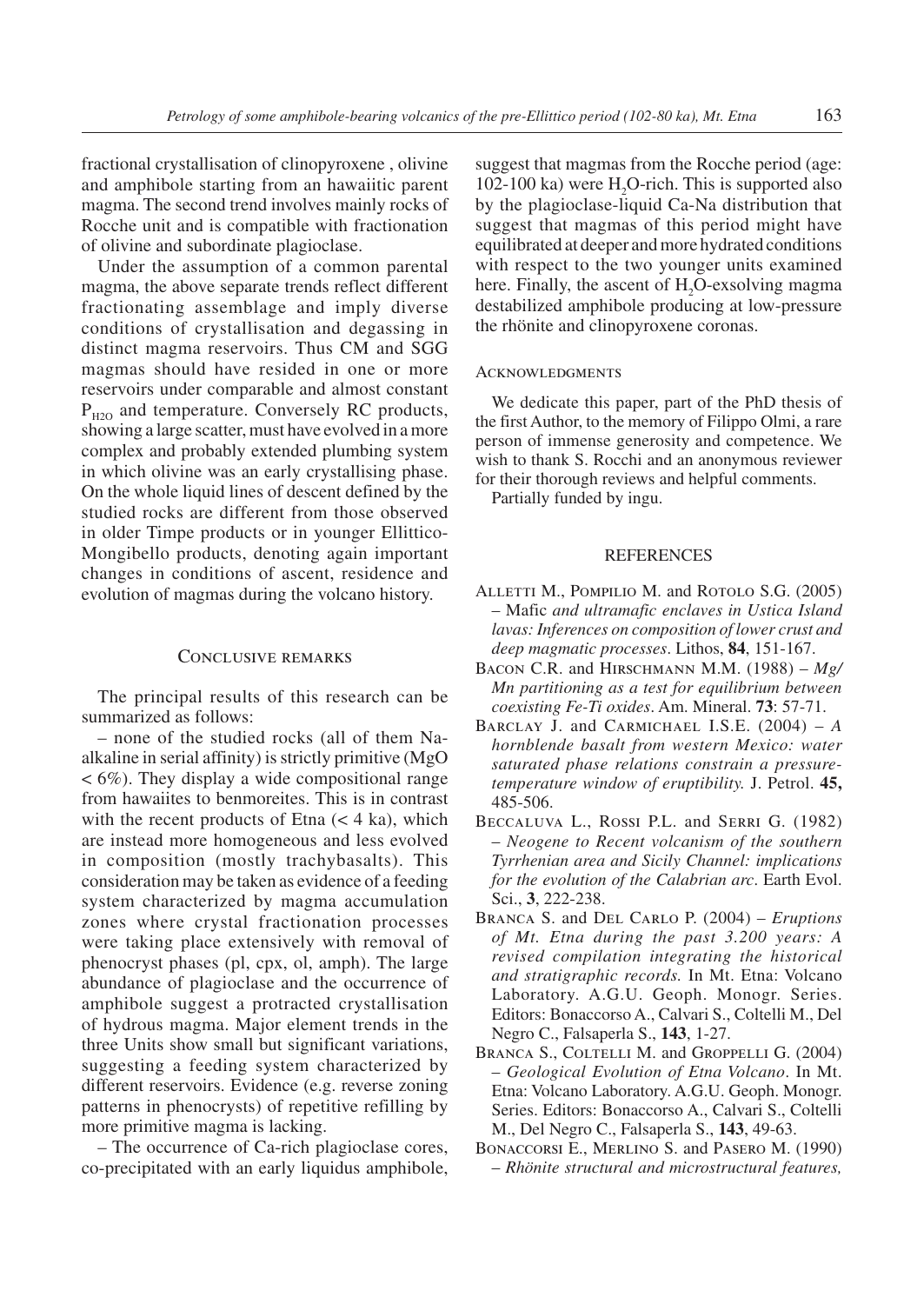*crystal chemistry and polysomatic relationships.* Eur. J. Mineral., **2**, 203-218.

- Clocchiatti R., Condomines M., Guénot N. and Tanguy J.C. (2004) – *Magma changes at Mount Etna: the 2001 and 2002–2003 eruptions.* Earth Planet. Sci. Lett., **226**, 397-414.
- Coltelli M., Del Carlo P., Pompilio M. and Vezzoli L. (2005) – *Explosive eruption of a picrite: the 3930 BP subplinian eruption of Etna volcano (Italy).* Geoph. Res. Lett., **32** doi: 10,129/2005GL024271.
- Corsaro R.A. and Pompilio M. (2004a) *Dynamics of magmas at Mt. Etna.* In Mt. Etna: Volcano Laboratory. A.G.U. Geoph. Monogr. Series. Editors: Bonaccorso A., Calvari S., Coltelli M., Del Negro C., Falsaperla S., **143**, 91-110.
- Corsaro R.A. and Pompilio M. (2004b) *Buoyancycontrolled eruption of magmas at Mt Etna:* Terra Nova, **16**, 16-22.
- Corsaro R.A., Miraglia L. and Pompilio M. (2006) – *Petrologic evidence of a complex plumbing system feeding the July–August 2001 eruption of Mt. Etna, Sicily, Italy* . Bull. Volcanol. DOI 10.1007/s00445- 006-0083-4 (in press).
- CRISTOFOLINI R. and Lo GIUDICE A. (1969) – *Le latiandesiti di un complesso intermedio tra Trifoglietto e Mongibello, affiorante tra la Valle del Bove ed Adrano-Biancavilla (Etna).* Rend. Soc. It. Mineral. Petrol., **25**, 227-261.
- Cristofolini R. (1971) *La distribuzione del titanio nelle vulcaniti etnee*. Per. Mineral., **40**, 41-66.
- De Beni E., Wijbrans J.R., Branca S., Coltelli M. and Groppelli G. (2005) – *New results 40Ar/ 39Ar dating constrain the timing of transition from fissure-type to central volcanism at Mount Etna.* Terra Nova, **17**, 292-298.
- DOGLIONI C., INNOCENTI F. and MARIOTTI G. (2001) – *Why Mt. Etna*? Terra Nova **13**, 1-25.
- D'Orazio M. (1994) *Natura ed evoluzione delle vulcaniti dell'Etna e loro relazioni con il magmatismo ibleo*. PhD Thesis, Università di Pisa (Italy).
- D'Orazio M., Tonarini S., Innocenti F. and Pompilio M. (1997) – *Northern Valle del Bove volcanic succession (Mt. Etna, Sicily): petrography, geochemistry and Sr-Nd isotope data.* Acta Vulcanol., **9**, 73-86.
- FRANZINI M., LEONI L. and SAITTA M. (1975) – *Revisione di una metodologia analitica per fluorescenza X basata sulla correzione completa degli effetti di matrice*. Rend. Soc. It. Mineral. Petrol, **31**, 365-378.
- Gillot P.Y., Kieffer G. and Romano R. (1994) *The evolution of Mount Etna in the light of potassiumargon dating*. Acta Volcanol., **5**, 81-87.
- Johnston A.D. (1985) *Compositional variation of naturally occurring rhönite*. Am. Mineral., **70**, 1211-1216.
- Kieffer G. (1969) *Origine explosive de la Valle del Bove (Etna, Sicile).* Comptes Rendus Acad. Sci. Paris D., **269**, 1938-1941.
- Klerkx J. (1968) *Etude géologique et pétrologique de la Valle del Bove (Etna)*. PhD thesis, University of Liège.
- Kunzmann T. (1989) *Rhönit: mineralchemie, paragenese und stabilität in alkalibasaltischen vulkaniten. Ein beitrag zur minerogenese der Rhönit-anigmatit-mischkristallgruppe.* Doctoral dissertation, Ludwig-Maximilians University, Munich, 152 pp.
- Leake B.E., Woolley A.R., Arps C.E.S., Birch W.D., Gilbert M.C., Grice J. D., Hawthorne F.C., Kato A., Kisch H.J., Krivovichev V.G., Linthout K., Laird J., Mandarino J., Maresch W.V., Nickel E.H., Rock N.M.S., Schumacher J.C., Smith D.C., Stephenson N.C.N., Ungaretti L., WHITTAKER E. J.W. and YOUZHI G. (1997) – *Nomenclature of amphiboles. Report of the Subcommittee on Amphiboles of the International Mineralogical Association Commission on new minerals and mineral names*. Eur. J. Mineral., **9**, 623-651*.*
- Le Maitre R. (1989) *Classification of igneous rocks and glossary of terms.* Recommendations of the IUGS Subcommission on the Systematics of Igneous rocks, Blackwell Scientific Publications, 193 pp.
- Lo Giudice A., Romano R. and Sturiale C. (1974) – *Geologia e petrologia delle vulcaniti della parte occidentale della Valle del Bove (Etna)*. Rend. Soc. It. Mineral. Petrol., **30**, 801-838.
- McGuire W.J. (1982) *Evolution of the Etna volcano: information from the southern wall of the Valle del Bove caldera.* J. Volcanol. Geotherm. Res., **13**, 241-271.
- Morimoto N. (1988) *Nomenclature of pyroxenes.* Mineral. Mag. **52**, 535- 550.
- MIDDLEMOST E.A.K. (1989) *Iron oxidation ratios*, *norms and the classification of volcanic rocks*. Chem. Geol. **77**, 19-26.
- Nimis P. (1996) *A clinopyroxene geobarometry for basaltic magma by fractional crystallization: the effect of pressure*. Contrib. Mineral. Petrol., **121**, 115-125.